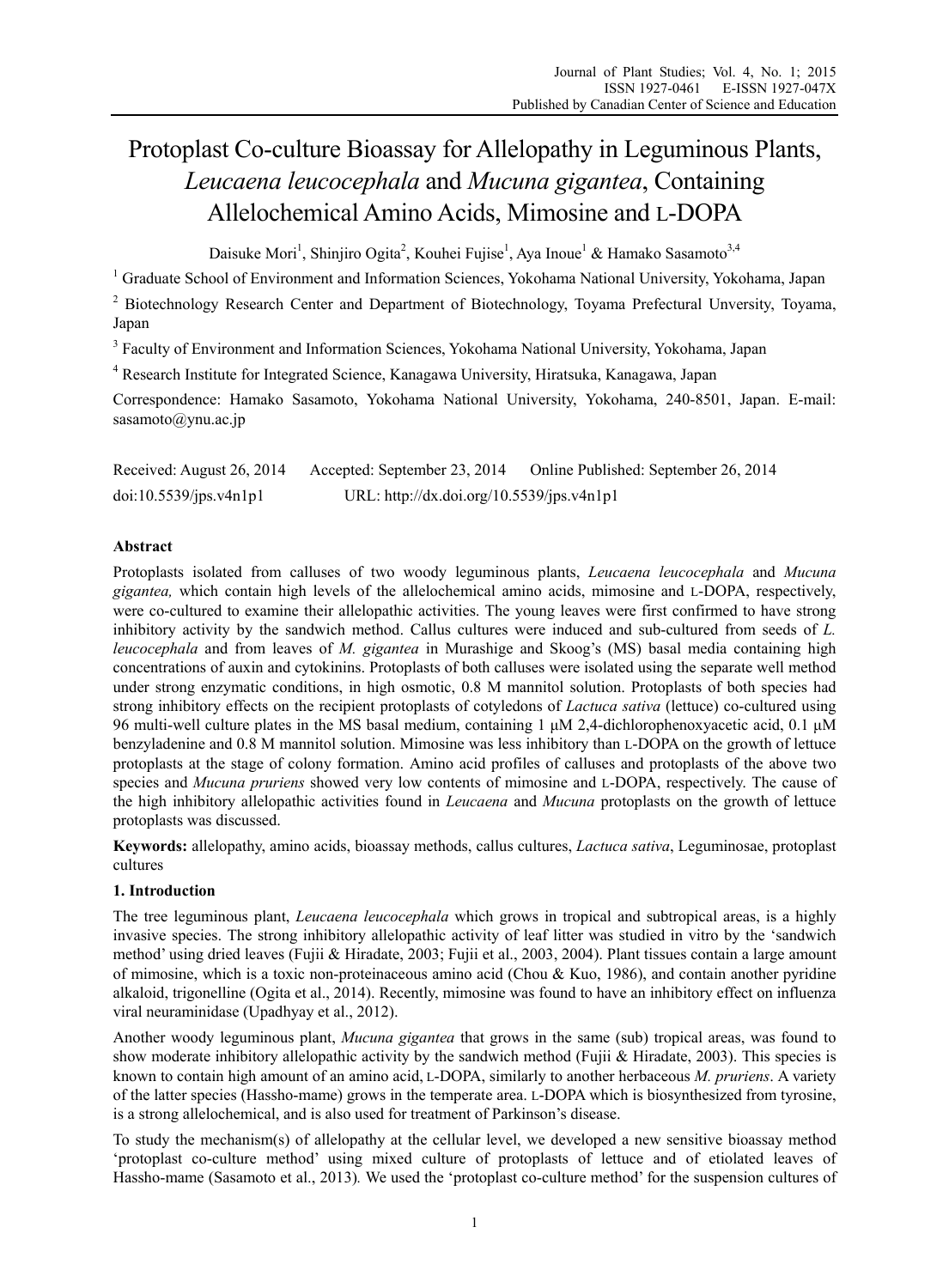mangrove species to clarify the inverse relationship between allelopathic activity and salt tolerance. The allelopathic activities were compared to those measured using the sandwich method. (Hasegawa et al., 2014). The effects of metabolites of nicotinic acid on the growth of lettuce protoplasts were investigated to study the non-inhibitory function of trigonelline (Sasamoto & Ashihara, 2014).

In the present study, the activity in young leaves of *L. leucocephala* and *M. gigantea* was examined by the sandwich method. After callus induction and sub-culture, protoplasts of both species were isolated. Inhibitory effects of *L. leucocephala* and *M. gigantea* were investigated in mixed cultures of isolated protoplasts from calluses and protoplasts obtained from lettuce cotyledons at different protoplast densities. In order to elucidate the cause of the strong allelopathic activities of *Leucaena* and *Mucuna* protoplasts, the effect of mimosine in medium on the growth of lettuce protoplasts was investigated and compared with that of L-DOPA (Sasamoto et al., 2013).

Furthermore, we investigated the amino acid profile using sub-cultured callus and the protoplasts of *L. leucocephala*, *M. gigantea*, and *M. pruriens.* Functions of two amino acids, mimosine and L-DOPA, and related amino acids as possible allelochemicals in protoplasts of *Leucaena* and *Mucuna* are also discussed.

## **2. Method**

# *2.1 Plant Preparation*

Seeds and young leaves of *Leucaena leucocephala* and *Mucuna gigantea* were collected on Iriomote island, Okinawa, Japan. Seedlings of *M. gigantea* were grown in a greenhouse.

Etiolated leaves of *M. pruriens* (Hassho-mame) and cotyledons of *Lactuca sativa* (lettuce) were prepared as described previously (Sasamoto et al., 2013). Briefly, seeds of *M. pruriens* were sterilized with 5% NaClO solution for 10 min were imbibed in tap water. After removing the seed coat, they were planted in autoclaved vermiculite in pots and incubated in a low light condition. Lettuce seeds 'Great Lakes 366' were sterilized with 1.5% NaClO solution for 15 min and washed with autoclaved water three times. They were cultured on 0.8% agar medium for 1 week to 1 month in a light condition (16 hr photoperiod, 60 μ*E*) at 25 ºC.

# *2.2 Sandwich Method*

Young leaves of *L. leucocephala* and *M. gigantea* were dried at 60 ºC for 18 hrs and stored until use. The procedure of the sandwich method was as described previously (Fujii et al., 2003, 2004). Briefly, 10 and 50 mg dry weight of dried leaves were sandwiched between two layers of 5 ml of 0.5% agar (powder, gelling temp. 30-31 ºC, Nacalai tesque Co. Ltd. Kyoto, Japan) in 6 multi-well plates (Nunc). Length of hypocotyls and roots of germinated seeds of lettuce was measured after 3 days of incubation at 20 ºC in the dark. The control treatment was consisted of seeds germinated in the absence of dried leaves. Data were recorded as % growth of the control and averaged with standard error (SE).

## *2.3 Calluses Induction and Sub-Cultures*

The seeds of *L. leucocephala* were sterilized with 1% benzalkonium chloride solution for 5 min and 70% ethanol for 10 min, then washed with autoclaved water three times. Callus was induced using the Murashige and Skoog's (MS, Murashige & Skoog, 1962) basal medium containing 3% sucrose, 30 μM of 2,4-dichlorophenoxyacetic acid (2,4-D) and 3 μM of thidiazuron, solidified with 0.3% gellangum.

Callus was induced from the young green leaves of *M. gigantea.* Leaves were sterilized with 1% NaClO solution for 10 min and washed with autoclaved water three times. Cut sections were first planted in 1 mL liquid MS basal medium containing 3% sucrose, 10 μM each of 2,4-D and benzyladenine (BA), cultured at 100 rpm speed, and proliferated callus was sub-cultured on the same medium composition solidified with 0.8% agar.

Proliferated calluses were sub-cultured in the dark at 3- to 4-week intervals at 30 ºC (*L. leucocephala*), or at 27 ºC (*M. gigantea*) and were used for protoplast isolation or stored in a freezer at -80 ºC.

Callus of *M. pruriens* was obtained from protoplast culture of etiolated leaves using MS medium with 1 μM 2,4-D and 5 μM BA as described previously (Sasamoto et al., 2013), and sub-cultured on the same medium composition solidified with 0.8% agar under the light condition as lettuce seedlings.

# *2.4 Protoplast Isolation*

Callus of *L. leucocephala* after 2-3 weeks of culture was treated for 4-6 hrs with 0.8 M mannitol solution containing 2% each of Cellulase RS (Yakult Pharmaceutical Ind. Co. Ltd., Tokyo), Driselase 20 (Kyowa Hakko Kogyo), 1% Funcelase (Yakult) and 0.5% Pectolyase Y-23 (Kyowa Chemical Products Co. Ltd. Osaka, Japan) in wells of a 24-well culture plate under a sterile condition (the separate well method) (Sasamoto et al., 2013).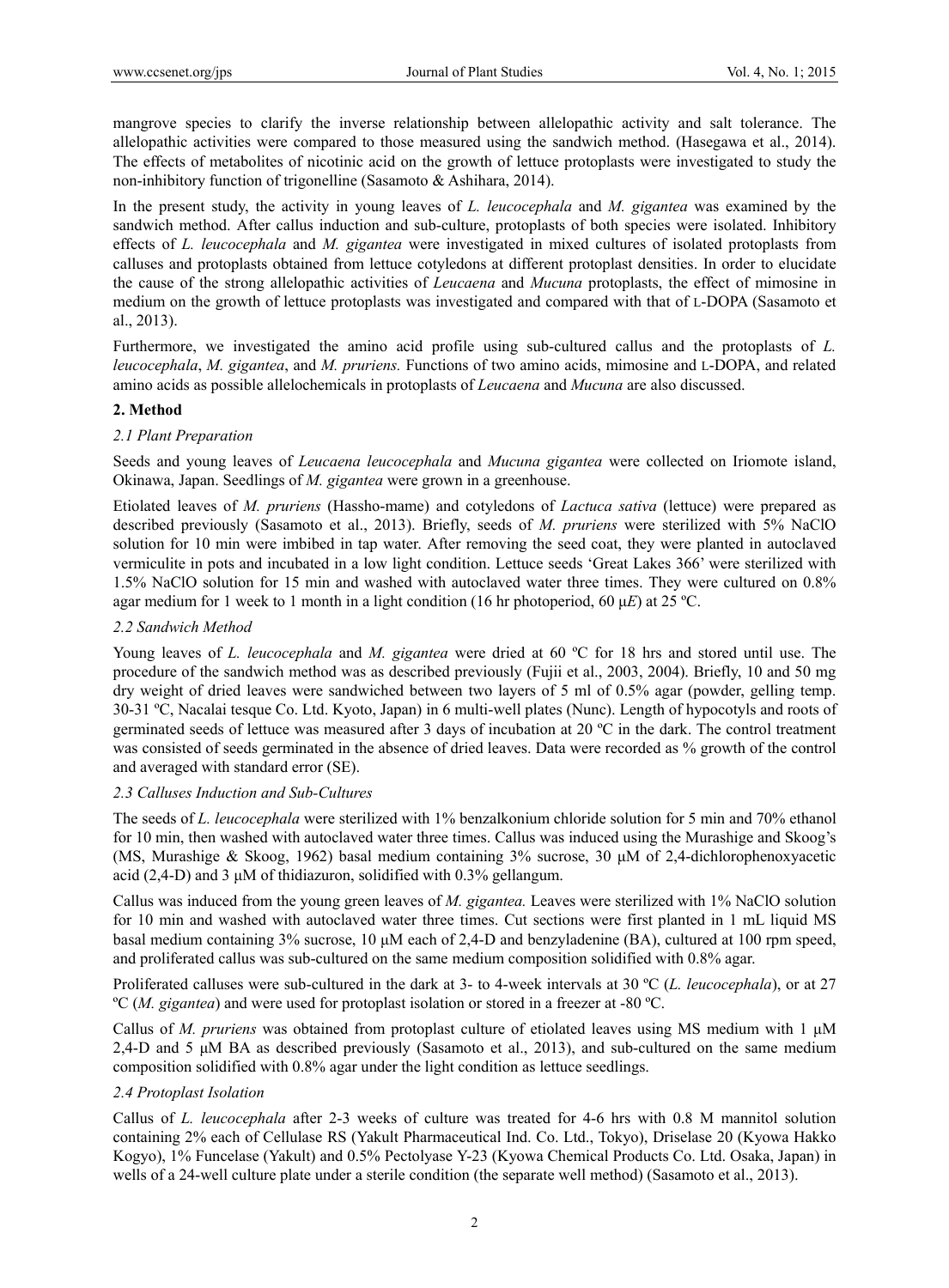Callus of *M gigantea* cultured for 1 week was treated in separate wells for 2-3 hrs with 0.8 M mannitol solution containing 1% each of Cellulase R10, Driselase 20, and 0.5% Pectolyase Y-23.

Protoplasts of etiolated leaves of *M. pruriens* were isolated using the separate well method as previously described (Sasamoto et al., 2013). Leaf sections were treated for 18 hrs with 0.4 M mannitol solution containing 1% each of Cellulase RS, Hemicellulase (H-2125, Sigma) and Macerozyme R-10 (Yakult).

Protoplasts were isolated from lettuce cotyledons in a flask using 1% each of Cellulase RS and Macerozyme R-10 (Yakult) in 0.8 M mannitol solution with a 20 hr-treatment.

After passing through a 42-95 μm nylon mesh, protoplasts were purified by washing three times with the mannitol solution followed by centrifugation at 100 *g* to 190 *g* (800-1000 rpm) for 5 min. All procedures were performed at room temperature.

## *2.5 Protoplast Cultures*

Protoplast suspensions in 0.8 M mannitol solution, 5 μL each, were put into 50 μL of liquid medium in a 96-well plastic culture plate (Falcon No. 3075). *Mucuna* or *Leucaena* protoplasts were cultured with lettuce protoplasts in MS medium containing 1 μM of 2,4-D and 0.1 μM of BA, 3% sucrose and 0.8 M mannitol. The protoplast density ranged from  $6 \times 10^2$  to  $10^5$  / mL (L. leucocephala or M. gigantea) and  $5 \times 10^3$  to  $10^5$  / mL (lettuce). Mimosine instead of *Leucaena* protoplasts was used for culture of lettuce protoplasts where described. After adding 100 μL of autoclaved pure water (Milipore Direct-Q UV) to the space between the wells, the plate was tightly sealed with two layers of Parafilm<sup>R</sup>. The protoplasts were cultured at 28 °C or at 30 °C in a humid incubator ( $CO<sub>2</sub>$  -incubator without the supply of  $CO<sub>2</sub>$ , APC-30DR, ASTEC Co. Ltd.). Numbers of enlarged- and divided- protoplasts were counted at 4 to 9 days of culture under an inverted microscope (Olympus CK40 or IX71).

Growth of lettuce protoplasts was described as the numbers of non-spherically enlarged (>50 μm diameter) and divided protoplasts or colonies composed of more than 4 cells in a well. All data were described as the percentage of the control without *Leucaena* or *Mucnuna* protoplasts or mimosine at each density of lettuce protoplasts. Averages with SE were calculated from the values at different densities of lettuce protoplast as described previously (Sasamoto & Ashihara, 2014; Hasegawa et al., 2014).

## *2.6 Amino Acid Analysis*

Amino acids were extracted and analyzed from calluses and protoplasts as previously reported (Ogita et al., 2014; Tsuchiya et al., 2013). Briefly, after extraction with 80% ethanol at 60 ºC three times, combined fractions were evaporated to dryness using a Vacuum centrifugal evaporator (CVE-3100, EYELA, Tokyo Japan) with a glass cold trap (Uni trap UT-1000, EYELA). The residues were dissolved in 50 mM borate buffer (pH8.0, with 0.05 mM EDTA). Amino acids were precolumn-derivatized with 4 – fluoro – 7 – nitrobenzo – *s* – oxa – 1,3 – diazole (NBD-F) (Kotaniguchi & Kawakatsu, 1987) and analyzed using a gradient HPLC system (Gilson 305 system) at 30 ºC. Column was YMC-Pack ODS-A reversed-phase column (4.6 mm × 150 mm). The flow rate was 1.0 mL / min. Fluorescence was measured at ex. 470 nm and em. 540 nm. Mimosine was detected with the standard as for the plant tissues (Ogita et al., 2014). Data were calculated from three different concentrations for each sample.

The retention times of unidentified amino acid (u\*), mimosine and L-DOPA in this system were 23.9 min, 25.5 min, and 38.1 min, respectively. The content of the unidentified amino acid was described as glycine equivalent.

## **3. Results and Discussion**

## *3.1 Sandwich Method: Strong Inhibitory Activities of Young Leaves of L. leucocephala and M. gigantea*

Though, some allelochemicals of secondary metabolites, might accumulate during the late growth stage of plants, higher inhibitory activity was reported in the young green leaves of soybean using the sandwich method (Sasamoto et al., 2012) compared to that of leaf litter. Strong inhibitory allelopathic activities of leaf litter of *L. leucocephala* and moderate activity of leaf fall of *M. gigantea* were obtained using the sandwich method (Fujii & Hiradate, 2003). In this report, we applied the sandwich method to the young leaves of *L. leucocephala* and *M. gigantea* species. As shown in Figure 1a (*L. leucocephala*) and 1b (*M. gigantea*), young leaves of both species had very strong inhibitory activities on root elongation of lettuce. *M. gigantea* had lower activity than *L. leucocephala* on elongation of lettuce hypocotyls. These findings were consistent with the report on *L. leucocephala* showing higher allelopathic activity and higher content of mimosine in young leaves than in mature tissues (Chou & Kuo, 1986; Xuan et al., 2006).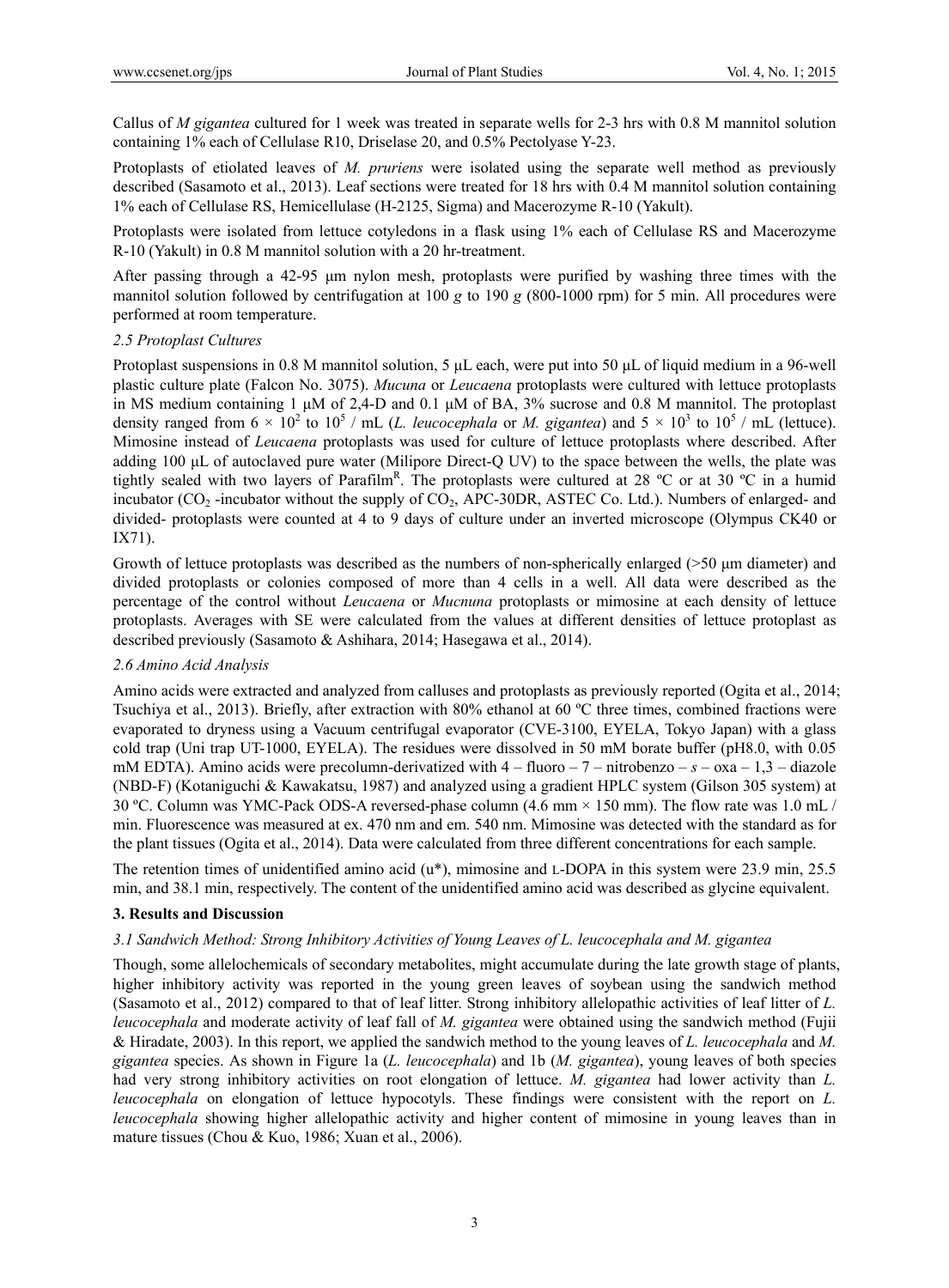

Figure 1. Bioassay of allelopathy by the sandwich method of young leaves of *L. leucocephala* (a) and *M. gigantea* (b)*.* Data were elongation percentages of control with SE of lettuce hypocotyl (H) and root (R)

#### *3.2 Hormonal Conditions for Calluses Induction and Proliferation*

Calluses were induced from the hypocotyl of *L. leucocephala* seedlings on MS medium containing high concentrations of plant growth regulators; 30 μM of an auxin, 2,4-D and 3 μM of thidiazuron, which is a strong cytokinin. The same combination of plant hormones was successful for sub-culture. These concentrations of 2,4-D and thidiazuron are very high and strong even compared with those of the subculture medium for *M. gigantea,* which was 10 μM each of 2,4-D and a weak cytokinin, BA. The same hormonal condition in the sub-culture medium was reported for leaf callus cultures of other tree (*Derris indica*) and woody (*Caesalpinia crista*) leguminous plants (Inoue et al., 2010). A herbaceous leguminous plant, *e.g*., *M. pruriens*, also preferred high cytokinin condition which was 1 μM of 2,4-D and 5 μM of BA for callus proliferation (Sasamoto et al., 2013).

#### *3.3 Strong Enzymatic Conditions for Protoplast Isolation of L. leucocephala and M. gigantea*

In our previous report, for protoplast isolation from etiolated leaves of *M. pruriens,* which contains a large amount of the allelochemical, L-DOPA, the enzymatic condition; 1% each of Cellulase RS, Hemicellulase and Macerozyme in 0.4 M mannitol, was required in the separate well method using 24-well culture plate (Sasamoto et al., 2013). In this report, the same separate well method, which might reduce the formation of oxidized substances, was required for isolation of protoplasts from calluses of both *L. leucocephala* and *M. gigantea.* In addition, a higher osmotic condition (0.8 M mannitol) and strong enzymatic conditions were required as follows. For the callus of *L. leucocephala,* high concentrations of strong cell wall degrading enzymes; 2% each of Cellulase RS, Driselase 20 and 0.5% Pectolyase Y-23 and addition of 1% Funcellase, were all effective for isolation of protoplasts.

Callus of *M. gigantea* cultured for one week was used for viable protoplasts isolation. Protoplasts were isolated after 2-3 hrs incubation in 0.8 M mannitol solution containing 1% Cellulase R10, 1% Driselase 20, and 0.5% Pectolyase Y-23. Callus cultured for more than 10 days appeared brown and the efficiency of protoplast isolation was reduced. A dim red color, which might be dopaquinone, was observed in the protoplast suspension.

In the present study, lettuce protoplasts were isolated, for protoplast co-culture with *L. leucocephala* or *M. gigantea,* in 1% each of Cellulase RS and Macerozyme in 0.8 M mannitol solution instead of 0.4 M mannitol solution with *M. pruriens* (Sasamoto et al., 2013).

Figure 2 shows the isolated protoplasts of lettuce, *L. leucocephala* and *M. gigantea*. The diameters of them are around 30-50 μm. *Leucaena* protoplasts from the callus contained many starch granules which were stained with I2-KI solution (data not shown), while lettuce protoplasts contain green chloroplasts.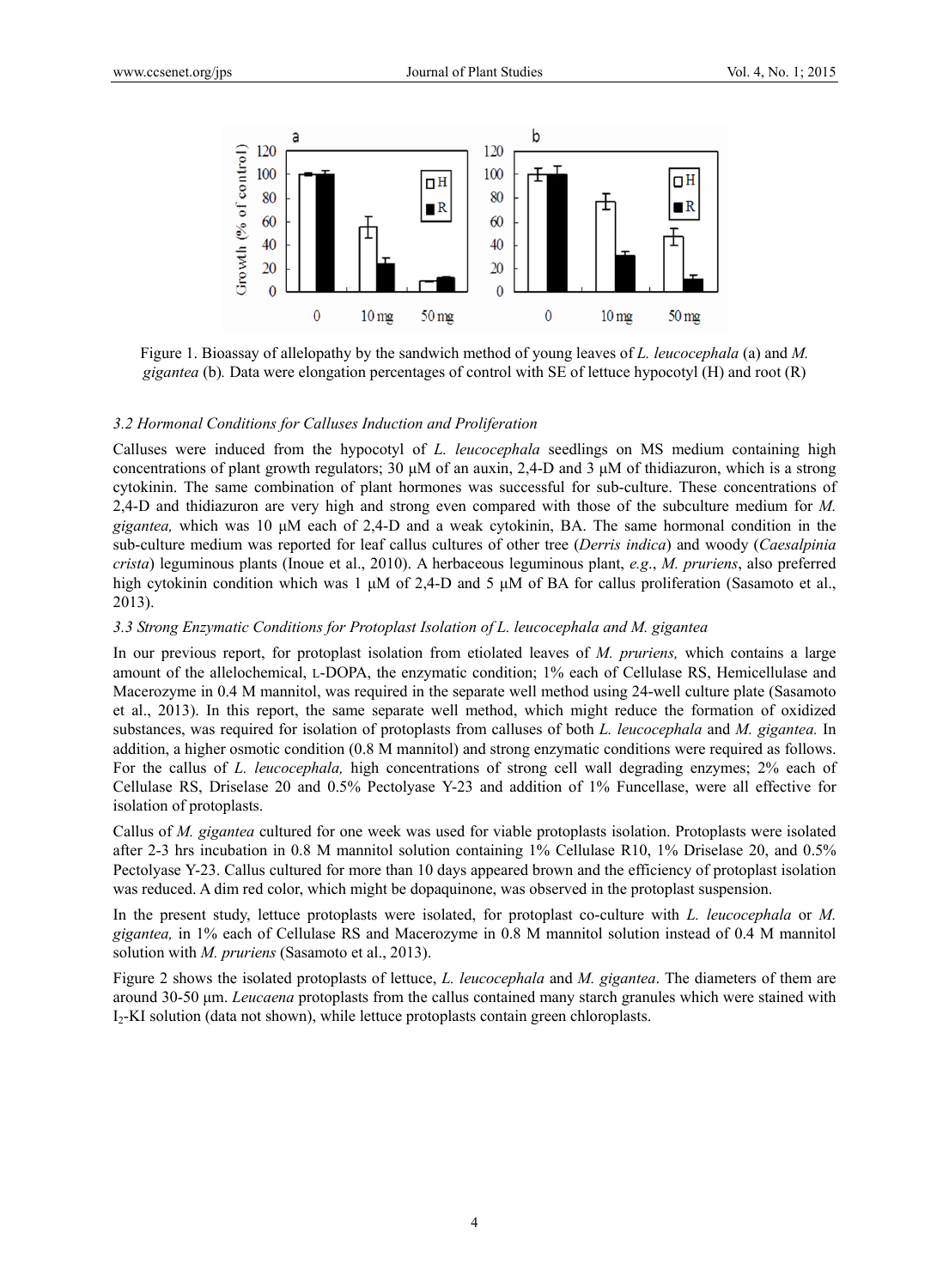

Figure 2. Isolated protoplasts of lettuce (a), *L. leucocephala* (b) and *M. gigantea* (c). Bar = 50 μm

*3.4 Protoplast Co-culture Method: Strong Inhibitory Activities of L. leucocephala and M. gigantea on lettuce* 

As shown in Figure 3, *Leucaena* protoplasts inhibited the growth of lettuce protoplasts depending on the density. *L. leucocephala* at  $2 \times 10^4$  / mL completely inhibited the growth of lettuce protoplasts. 50% inhibition was obtained with only  $10^3$  / mL (50 protoplasts / 50  $\mu$ L medium). This is the 1/100 of the effective density of *M*. *pruriens* protoplasts which inhibited the growth of lettuce protoplasts (Sasamoto et al., 2013). Similarly, as shown in Figure 4, *M. gigantea* protoplasts at low protoplast density inhibited the growth of lettuce protoplasts. A protoplast density of  $2 \times 10^4$  / mL completely inhibited the growth of lettuce protoplasts.

The combination of plant growth regulators in the medium, 1  $\mu$ M of 2,4-D and 0.1  $\mu$ M of BA, was optimum for growth of lettuce protoplasts (Sasamoto et al., 2013), but protoplasts of *Leucaena* or *M. gigantea* did not divide under the same condition (data not shown). In contrast to *M. pruriens,* which stimulated the growth of lettuce protoplasts at a low protoplast density (Sasamoto et al., 2013), no stimulating effect of *M. gigantea* was observed at a low protoplast density.



Figure 3. Effects of *L. leucocephala* protoplasts on the growth of lettuce protoplasts co-cultured for 4 days in the MS basal medium containing 1 μM 2,4-D and 0.1 μM BA, 3% sucrose and 0.8 M mannitol. Numbers of enlarged or divided protoplasts were counted and described as the % of control without *Leucaena* protoplasts. Data are averages with SE at  $5{\text -}200 \times 10^3$ /mL lettuce protoplast density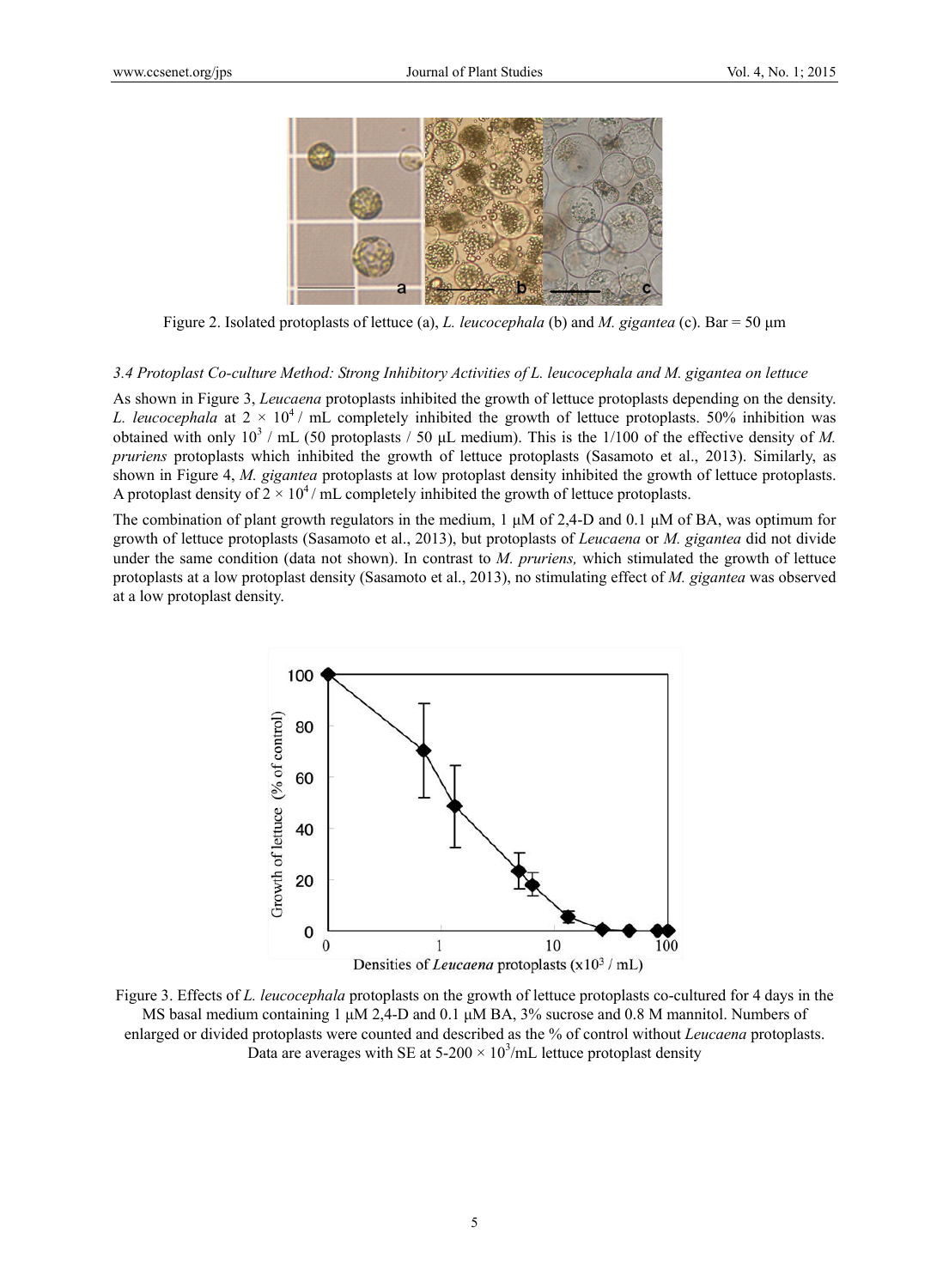

Figure 4. Effects of *M. gigantea* protoplasts on protoplast cultures of lettuce after 4-6 days of culture. Medium was the same as in Figure 3. Numbers of enlarged or divided protoplasts were counted and described as the % of control without *Mucuna* protoplasts. Data are averages with SE at  $5{\text -}100 \times 10^3/\text{m}$ L lettuce protoplast density

Percentage inhibition of growth to the control without *L. leucocephala* or *Mucuna* protoplasts, was averaged at different protoplast densities of lettuce. This method was useful for comparison of effects of three different metabolites (Sasamoto & Ashihara, 2014) and among different mangrove species (Hasegawa et al., 2014).

#### *3.5 Effects of Mimosine on Lettuce Protoplasts*

The high mimosine content of young leaves of *L. leucocephala* has been reported to be the cause of their high allelopathic activity (Xuan et al., 2006). We examined the effect of mimosine on protoplast cultures of lettuce. As shown in Figure 5, at day 4, enlargement of lettuce protoplasts was partly inhibited by 300 μM and 1 mM mimosine supplied in the medium. At 9 days of culture, colony formation was almost completely inhibited at 300 μM of mimosine, which corresponds to the inhibition by  $2 \times 10^4$  / mL of the *Leucaena* protoplasts in co-culture (Figure 3). The mimosine content in protoplasts of *L. leucocephala* to inhibit the growth of lettuce protoplasts was calculated to be 150 µmoles  $/ 10^7$  protoplasts.



Figure 5. Effects of minosine on growth of lettuce protoplasts. Numbers of enlarged and divided protoplasts, and colonies after 4 days of culture (triangle) and after 9 days of culture (circle), were counted and described as the % of control. Medium was the same as in Figure 3. Data are averages with SE at  $5 \times 10^3$ -  $10^5$ / mL lettuce protoplast density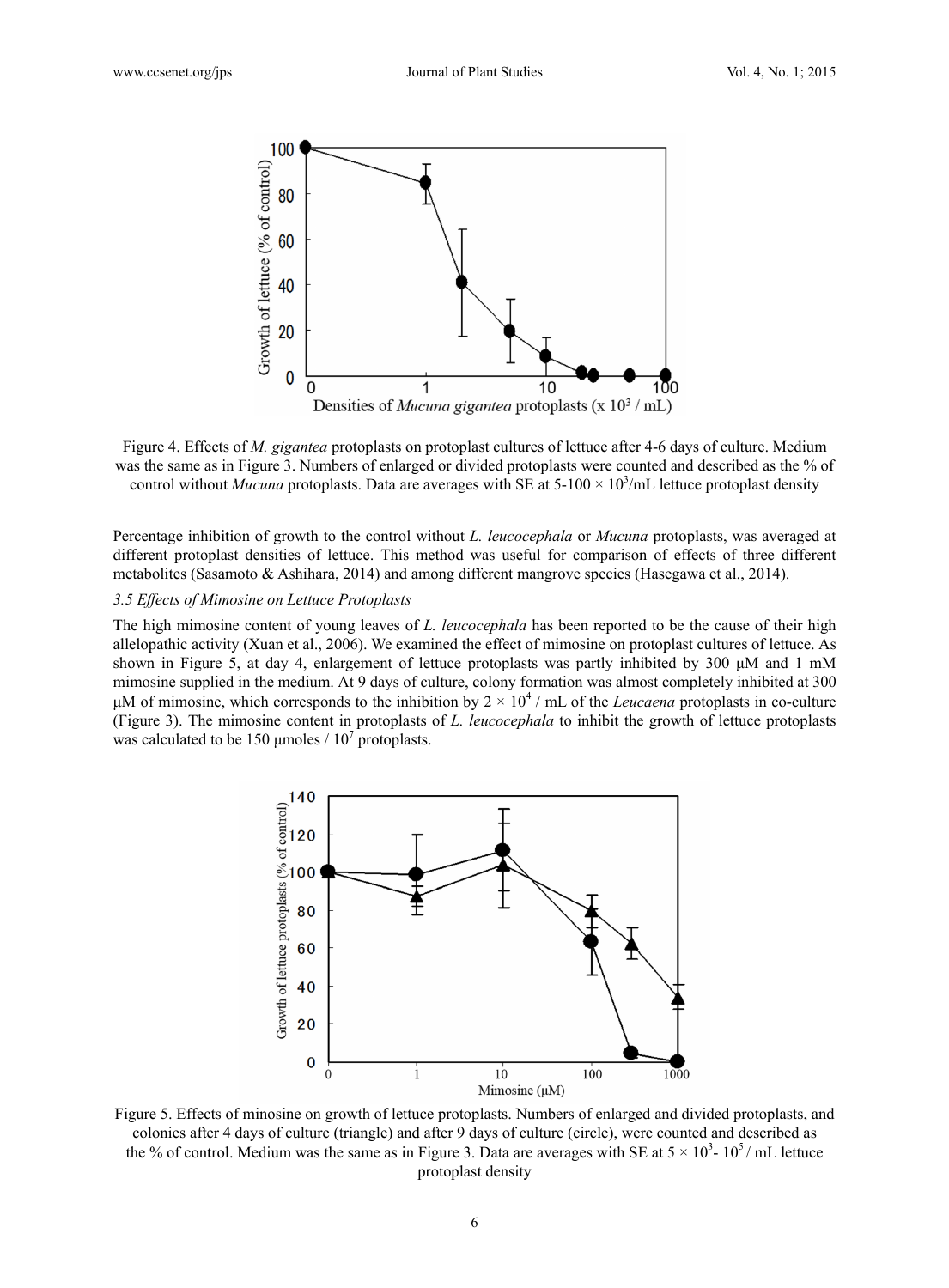## *3.6 Amino Acid Profiles of Calluses and Protoplasts*

The amino acid composition of protoplasts was compared with that of calluses. Amino acid profiles of *Leucaena* callus and protoplasts are shown in Table 1. The callus contained glutamic acid (11 μmoles / g fresh weight) and glutamine (8.9 μmoles / g fresh weight) as major amino acids, and a large amount of unidentified amino acid near the peak of alanine. Mimosine content was low 0.1 μmoles / g fresh weight. Protoplasts contained an extremely high content (76.5%) of glutamine, but a low content of mimosine, 0.11 umoles  $/10^7$  protoplasts, which was similar to their contents in callus. Both callus and protoplasts contained mimosine only 0.2% of total amino acids, but they contained different contents of the major amino acids. Such a difference in contents of amino acids between callus and their protoplasts had been reported in several tree mangrove species, which required strong enzymatic conditions for protoplast isolation (Tsuchiya et al., 2013). For isolation of *Leucaena* protoplasts, very strong enzymatic conditions including Fancellase were needed.

|            | Callus                |        | Protoplasts                  |        |  |  |
|------------|-----------------------|--------|------------------------------|--------|--|--|
|            | nmoles/g fresh weight |        | $n$ moles/ $107$ protoplasts |        |  |  |
| His        | 919                   | (1.8)  | 325                          | (0.6)  |  |  |
| Arg        | 500                   | (1.0)  | 410                          | (0.8)  |  |  |
| Asn        | 1977                  | (4.0)  | 289                          | (0.5)  |  |  |
| Gln        | 8861                  | (17.8) | 40554                        | (76.5) |  |  |
| Ser        | 4028                  | (8.1)  | 684                          | (1.3)  |  |  |
| Asp        | 617                   | (1.2)  | 4                            | (0.0)  |  |  |
| Gly        | 1068                  | (2.1)  | 68                           | (0.1)  |  |  |
| Glu        | 10956                 | (22.0) | 4076                         | (7.7)  |  |  |
| Thr        | 2037                  | (4.1)  | 165                          | (0.3)  |  |  |
| Ala        | 1540                  | (3.1)  | 969                          | (1.8)  |  |  |
| $u^*$      | 10588                 | (21.2) | 2947                         | (5.6)  |  |  |
| Pro        | 2034                  | (4.1)  | 236                          | (0.4)  |  |  |
| L-Mimosine | 101                   | (0.2)  | 110                          | (0.2)  |  |  |
| Met        | 138                   | (0.3)  | 207                          | (0.4)  |  |  |
| Val        | 1234                  | (2.5)  | 383                          | (0.7)  |  |  |
| (Cys)2     | 14                    | (0.0)  | 42                           | (0.1)  |  |  |
| Lys        | 179                   | (0.4)  | 274                          | (0.5)  |  |  |
| Phe        | 1642                  | (3.3)  | 549                          | (1.0)  |  |  |
| Ile        | 213                   | (0.4)  | 126                          | (0.2)  |  |  |
| Leu        | 1012                  | (2.0)  | 539                          | (1.0)  |  |  |
| Tyr        | 240                   | (0.5)  | 74                           | (0.1)  |  |  |
| total      | 49898                 |        | 53029                        |        |  |  |

Table 1. Amino acid contents of callus and protoplasts of *Leucaena leucocephala*

u\*: unidentified amino acid (nmoles glycine eq.).

Values in parentheses are Percentages.

The callus and protoplasts of *L. leucocephala* had amino acid profiles totally different from those of *Leucaena* plant tissues, *e.g*. leaves, flowers and seeds (Ogita et al., 2014), which were used to examine the relation between major amino acids, mimosine and asparagine. The leaves had a mimosine content of 20-40 μmoles / g fresh weight, which was 400-800 times that in the callus. Callus often have a lower content of metabolites than the original plant tissues (Sasamoto et al., 2013). As the volume of a spherical protoplast is 14 pL (30 μm diameter) and 65 pL (50 μm diameter), the concentration of mimosine in *Leucaena* protoplasts was calculated to be 0.78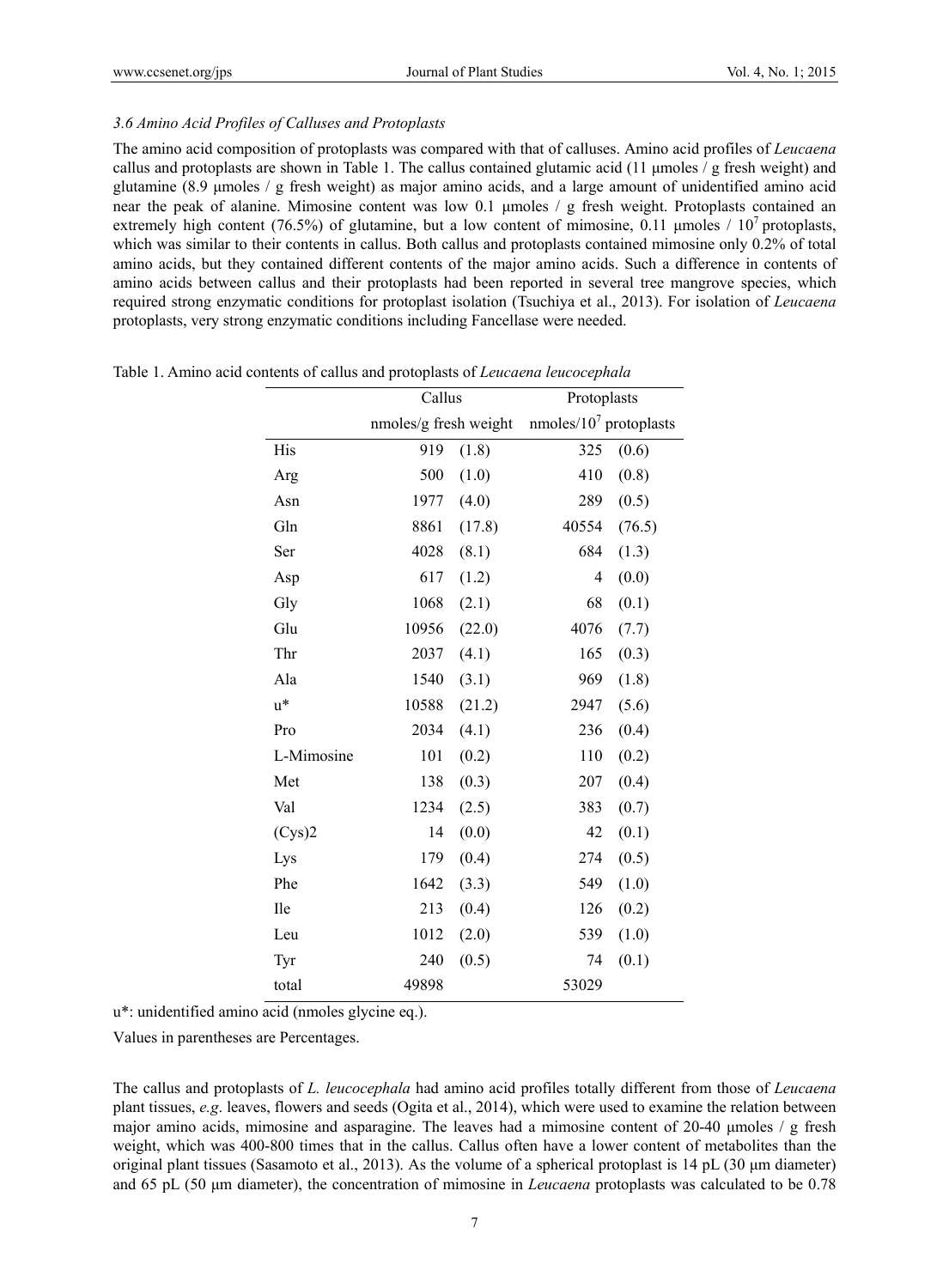mM to 0.17 mM. These mimosine concentrations were sufficient for inhibition of growth in lettuce protoplast culture (Figure 5).

Amino acid profiles of *M. gigantea* callus and protoplasts are shown in Table 2. Callus contained alanine (1.5 μmoles / g fresh weight), serine (0.6 μmoles / g fresh weight) and glutamine (0.6 μmoles / g fresh weight) as major amino acids. In contrast, alanine (15.8%) and an unidentified amino acid (23.6%) were the major amino acids in the protoplasts. L-DOPA was not detected in this species, though a high content of tyrosine, the precursor of L-DOPA biosynthesis, was detected in both the callus (7.6%) and protoplasts (5.8%). The content of the allelochemical L-DOPA was also lower in callus cultures than in the original plant tissues (Sasamoto et al., 2013).

|        | Callus                |        | Protoplasts                |        |  |  |
|--------|-----------------------|--------|----------------------------|--------|--|--|
|        | nmoles/g fresh weight |        | nmoles/ $10^7$ protoplasts |        |  |  |
| His    | 33                    | (0.9)  | 356                        | (2.2)  |  |  |
| Arg    | 34                    | (1.0)  | 597                        | (3.6)  |  |  |
| Asn    | 29                    | (0.8)  | 320                        | (1.9)  |  |  |
| Gln    | 555                   | (16.1) | 838                        | (5.1)  |  |  |
| Ser    | 580                   | (16.8) | 1258                       | (7.6)  |  |  |
| Asp    | 3                     | (0.1)  | 70                         | (0.4)  |  |  |
| Gly    | 12                    | (0.4)  | 345                        | (2.1)  |  |  |
| Glu    | 69                    | (2.0)  | 148                        | (0.9)  |  |  |
| Thr    | 41                    | (1.2)  | 516                        | (3.1)  |  |  |
| Ala    | 1455                  | (42.1) | 2612                       | (15.8) |  |  |
| $u^*$  | 41                    | (1.2)  | 3896                       | (23.6) |  |  |
| Pro    | 63                    | (1.8)  | 780                        | (4.7)  |  |  |
| Met    | 33                    | (0.9)  | 189                        | (1.1)  |  |  |
| Val    | 90                    | (2.6)  | 974                        | (5.9)  |  |  |
| (Cys)2 | 13                    | (0.4)  |                            |        |  |  |
| Lys    | 33                    | (1.0)  | 741                        | (4.5)  |  |  |
| Phe    | 36                    | (1.0)  | 503                        | (3.1)  |  |  |
| Ile    | 24                    | (0.7)  | 544                        | (3.3)  |  |  |
| Leu    | 45                    | (1.3)  | 848                        | (5.1)  |  |  |
| L-DOPA |                       |        |                            |        |  |  |
| Tyr    | 263                   | (7.6)  | 957                        | (5.8)  |  |  |
| total  | 3453                  |        | 16493                      |        |  |  |

Table 2. Amino acid contents of callus and protoplasts of *Mucuna gigantea*

u\*: unidentified amino acid (nmoles glycine eq.)

-: not detected. Values in parentheses are percentages.

Table 3 shows the amino acid profile of *M. pruriens* callus and protoplasts. Protoplasts isolated from etiolated shoots had a high content of asparagine and alanine. Callus had a high content of alanine (18.5 µmoles / g fresh weight), serine (4.3 μmoles / g fresh weight) and glutamine (3.8 μmoles / g fresh weight) as major amino acids. High alanine and serine contents were similar to that of *M. gigantea* callus (Table 2). L-DOPA content was high in protoplasts  $(3.5\%)$ , and low in the callus  $(0.1\%)$ , while the tyrosine content was lower in protoplasts. The concentration of L-DOPA in *M. pruriens* protoplasts with a diameter of 20 μm (4.2 pL) was calculated to be 5.2 mM. In contrast to *M. gigantea* protoplasts and callus, *M. pruriens* protoplasts had a high L-DOPA content and low tyrosine content.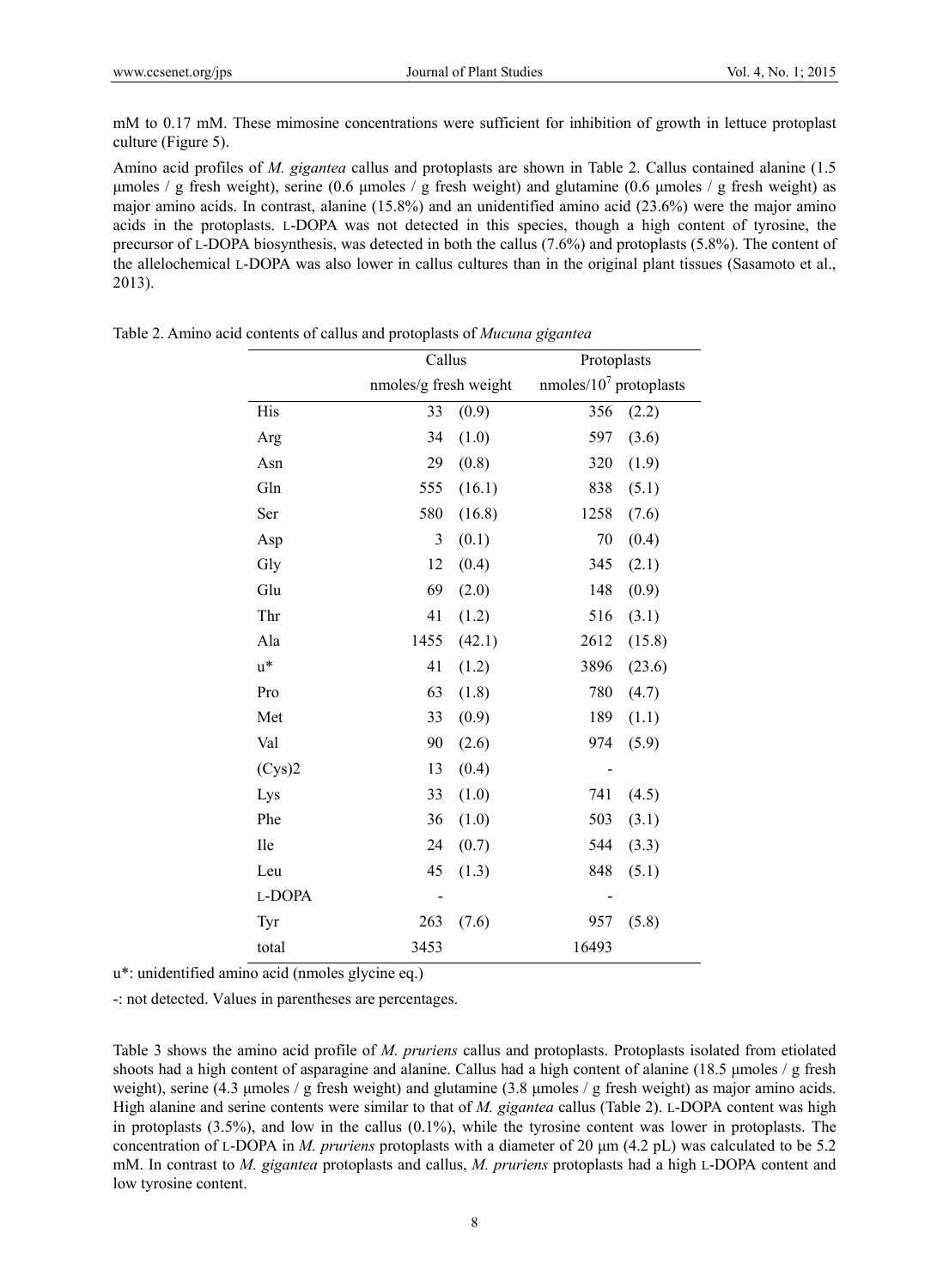The protoplasts of *M. gigantea* and callus of *L. leucocephala* had a high content of an unidentified amino acid, which was not detected in *M. pruriens*. These results suggest no common correlation between the contents and strong allelopathic activities of protoplasts of these three species.

|        | Callus                |        | Protoplasts                |        |  |  |
|--------|-----------------------|--------|----------------------------|--------|--|--|
|        | nmoles/g fresh weight |        | nmoles/ $10^7$ protoplasts |        |  |  |
| His    | 1081                  | (3.0)  | 169                        | (2.8)  |  |  |
| Arg    | 435                   | (1.2)  | 276                        | (4.5)  |  |  |
| Asn    | 1198                  | (3.3)  | 2954                       | (48.3) |  |  |
| Gln    | 3800                  | (10.5) | 259                        | (4.2)  |  |  |
| Ser    | 4323                  | (12.0) | 253                        | (4.1)  |  |  |
| Asp    | 639                   | (1.8)  | 42                         | (0.7)  |  |  |
| Gly    | 735                   | (2.0)  | 74                         | (1.2)  |  |  |
| Glu    | 1360                  | (3.8)  | 54                         | (0.9)  |  |  |
| Thr    | 12                    | (0.0)  | 143                        | (2.3)  |  |  |
| Ala    | 18494                 | (51.2) | 723                        | (11.8) |  |  |
| $u^*$  |                       |        | -                          |        |  |  |
| Pro    | 921                   | (2.5)  | 99                         | (1.6)  |  |  |
| Met    | 167                   | (0.5)  | 31                         | (0.5)  |  |  |
| Val    | 1091                  | (3.0)  | 216                        | (3.5)  |  |  |
| (Cys)2 | 35                    | (0.1)  | 22                         | (0.4)  |  |  |
| Lys    | 102                   | (0.3)  | 189                        | (3.1)  |  |  |
| Phe    | 247                   | (0.7)  | 92                         | (1.5)  |  |  |
| Ile    | 440                   | (1.2)  | 121                        | (2.0)  |  |  |
| Leu    | 383                   | (1.1)  | 170                        | (2.8)  |  |  |
| L-DOPA | 36                    | (0.1)  | 216                        | (3.5)  |  |  |
| Tyr    | 641                   | (1.8)  | 13                         | (0.2)  |  |  |
| total  | 36140                 |        | 6116                       |        |  |  |

| Table 3. Amino acid contents of callus and protoplasts of etiolated leaves of <i>Mucuna pruriens</i> |  |  |  |  |  |  |  |  |  |  |  |  |  |  |  |
|------------------------------------------------------------------------------------------------------|--|--|--|--|--|--|--|--|--|--|--|--|--|--|--|
|------------------------------------------------------------------------------------------------------|--|--|--|--|--|--|--|--|--|--|--|--|--|--|--|

u\*: unidentified amino acid (nmoles glycine eq.).

-: not detected. Values in parentheses are percentages.

#### *3.7 Cause of Strong Allelopathic Activity in Protoplasts*

The high inhibitory activity of young leaves of *L. leucocephala* was confirmed by the sandwich method (Figure 1a, section 3.1). The protoplasts also showed similar high inhibitory activity by protoplast co-culture method using callus cultures of *L. leucocephala* (Figure 3, section 3.4).

*Leucaena* plant tissues contain a large amount of pyridine alkaloids, mimosine and trigonelline (Ogita et al., 2014). However, as trigonelline did not inhibit the growth of lettuce protoplasts, it has been discussed as a detoxification product (Sasamoto & Ashihara, 2014). Non-proteinaceous amino acid, mimosine is thought to be the main allelochemical in *Leucaena* plant (Xuan et al., 2006). Here we examined the direct effect of mimosine in the medium, and found that it inhibited the growth of lettuce protoplasts (Figure 5). However, mimosine was inhibitory only at high concentrations (100-300 μM). As 50 μM of L-DOPA inhibited the growth of lettuce protoplasts completely (Sasamoto et al., 2013), 6 times higher concentration of mimosine in the medium was needed for inhibition. The value, 150 µmoles  $/ 10^7$  protoplasts, calculated (section 3.5), is much higher than the experimental result (Table 1). Considering the low content of mimosine in callus and protoplasts  $(1/200 - 1/400$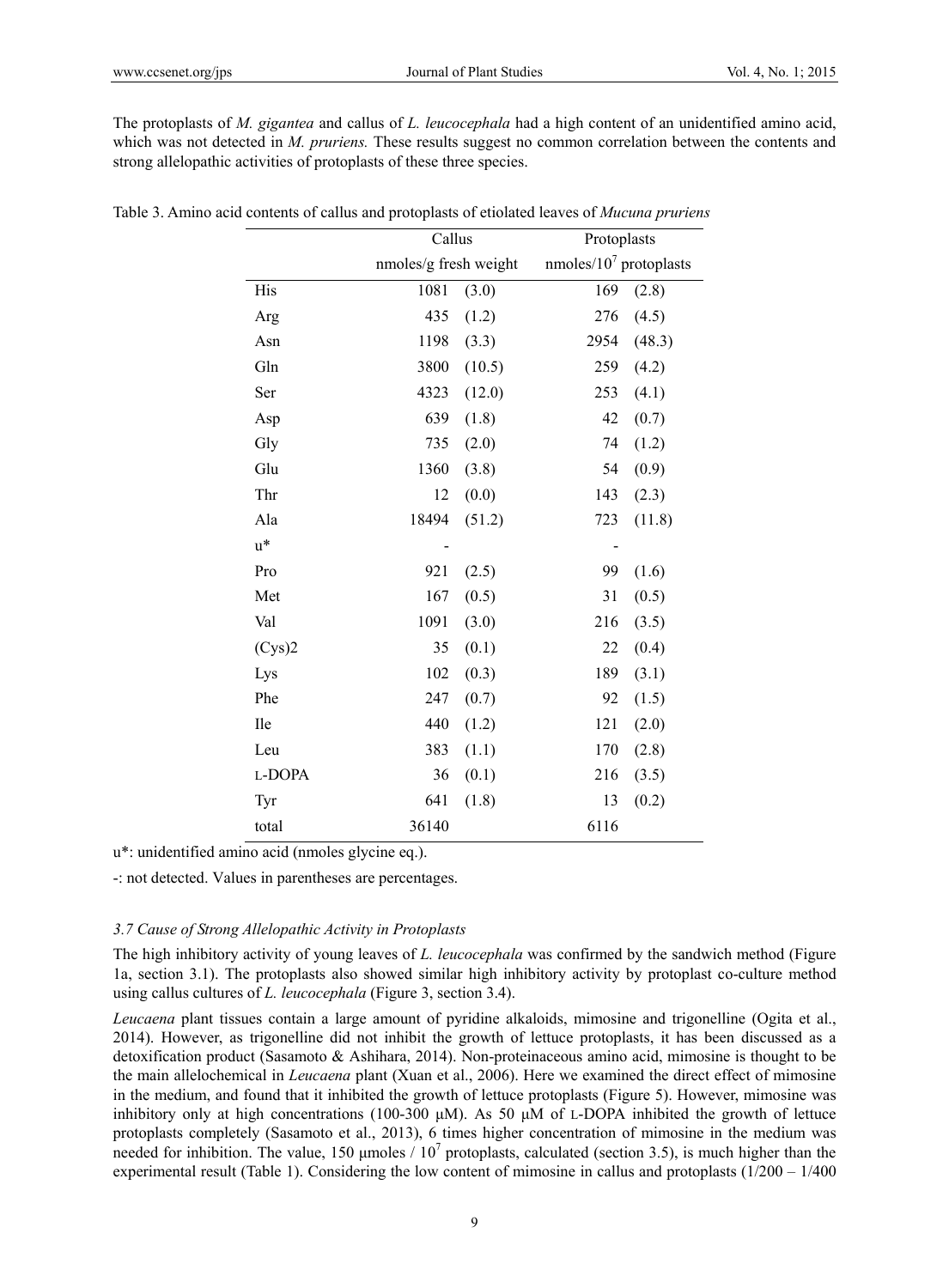of leaf tissues, section 3.6), the strong inhibitory activity of *Leucaena* protoplasts co-cultured with lettuce protoplasts, did not correlate directly with the low mimosine content in isolated protoplasts.

Using the sandwich method, young leaves of *M. gigantea* with high inhibitory activity showed strong inhibitory allelopathic activities (Figure 1b). Similar high inhibitory activity of protoplasts was found in the 'protoplast co-culture method', developed using callus culture of *M. gigantea* (Figure 4, section 3.4).

Plants of *M. gigantea* contain L-DOPA as plants of *M. pruriens*. L-DOPA at 50 μM totally inhibited growth of lettuce protoplasts, while no effect on rice protoplasts was obtained. Such phenomena were similar to those of field test of allelopathy (Sasamoto et al., 2013). As the same strong inhibition was obtained with *M. gigantea* by the sandwich method and protoplast method, the mechanism is assumed to be the same. L-DOPA was detected in *M. pruriens* protoplasts (Table 3), but not in *M. gigantea* protoplasts while the precursor tyrosine content was high in both protoplasts and callus (Table 2). The strong inhibitory activities of two *Mucuna* species could not be explained by the low L-DOPA contents of freshly isolated protoplasts detected by amino acid analysis. Concentrations of each putative allelochemical in each protoplast were calculated to be 0.17 to 0.78 mM mimosine in *L. leucocephala*, 5.2 mM L-DOPA in *M. pruriens*. These values are high enough to inhibit the growth of lettuce protoplasts. *M. gigantea* protoplasts were calculated to have a tyrosine content of 1.5 to 6.7 mM.

There are several possible explanations for this discrepancy. (1) *Leucaena* or *Mucuna* protoplasts quickly synthesize mimosine or L-DOPA during culture under non-optimal hormonal conditions in a high osmotic solution. (2) Secondary effects of low contents of mimosine or L-DOPA, during several hrs of treatment for isolation of protoplasts, or cell death during culture may cause a different allelopathic effect during culture. (3) The chemicals dissolved in the medium were not efficiently incorporated into lettuce protoplasts, but cell to cell interaction might accelerate the process; (4) Some specific cellular mechanism(s) can affect lettuce protoplasts through only small amount of chemicals.

Therefore, this protoplast co-culture method using *L. leucocephala* and *M. gigantea* calluses may be useful as a sensitive bioassay of allelopathy. The inhibitory activities of protoplasts on the growth of lettuce protoplasts could be quantitated using a small number (50-5000 / 50  $\mu$ L). Investigation of putative allelochemicals in recipient lettuce protoplast cultures will help to elucidate the cellular mechanism underlying the allelopathic activity. Furthermore, the method can be applied on different recipient plant species under different culture conditions, e.g., high and low temperature or different nutritional conditions, in order to simulate the possible environmental risk of invasiveness of these species (Sasamoto et al., 2013).

#### **References**

- Chou, C. H., & Kuo, Y. L. (1986). Allelopathic research of subtropical vegetation in Taiwan III. Allelopathic exclusion of understory by *Leucaena leucocephala* (Lam.) de Wit. *Journal Chemical Ecology, 12*(6), 1431-1448. http://dx.doi.org/10.1007/BF01012362
- Fujii, Y., & Hiradate, S. (Eds.). (2003). *Research achievement of allelopathy laboratory in NIAES*, 1983 to 2001 (Part 2, p. 982. p. 1060. p. 1180).
- Fujii, Y., Parvez, S. S., Parvez, M. M., Ohmae, Y., & Iida, O. (2003). Screening of 239 medicinal plant species for allelopathic activity using the sandwich method. *Weed Biology and Management, 3*, 233-241. http://dx.doi.org/10.1046/j.1444-6162.2003.00111.x
- Fujii, Y., Shibuya, T., Nakatani, K., Itani, T., Hiradate, S., & Parvez, M. M. (2004). Assesment method for allelopathic effect from leaf litter leachates. *Weed Biology and Management, 4*, 19-23. http://dx.doi.org/10.1111/j.1445-6664.2003.00113.x
- Hasegawa, A., Oyanagi, T., Minagawa, R., Fujii, Y., & Sasamoto, H. (2014). An inverse relationship between allelopathic activity and salt tolerance in suspension cultures of three mangrove species, *Sonneratia alba*, *S. caseolaris* and *S. ovata*: Development of a bioassay method for allelopathy, the protoplast co-culture method. *Journal Plant Research,*
- Inoue, A., Tsuchiya, S., Minagawa, R., & Sasamoto, H. (2010). Protoplast isolation and cultures of three leguminous mangrove plants. *Proceedings of the 74th Annual Meeting of the Botanical Society of Japan,* p. 234.
- Kotaniguchi, H., & Kawakatsu, M. (1987). Automatic amino acid analysis utilizing 4-fluoro-7-nitrobenzo*s*-oxa-diazole. *Journal of Chromtography, 420*, 141-145. http://dx.doi.org/10.1016/0378-4347(87)80164-0